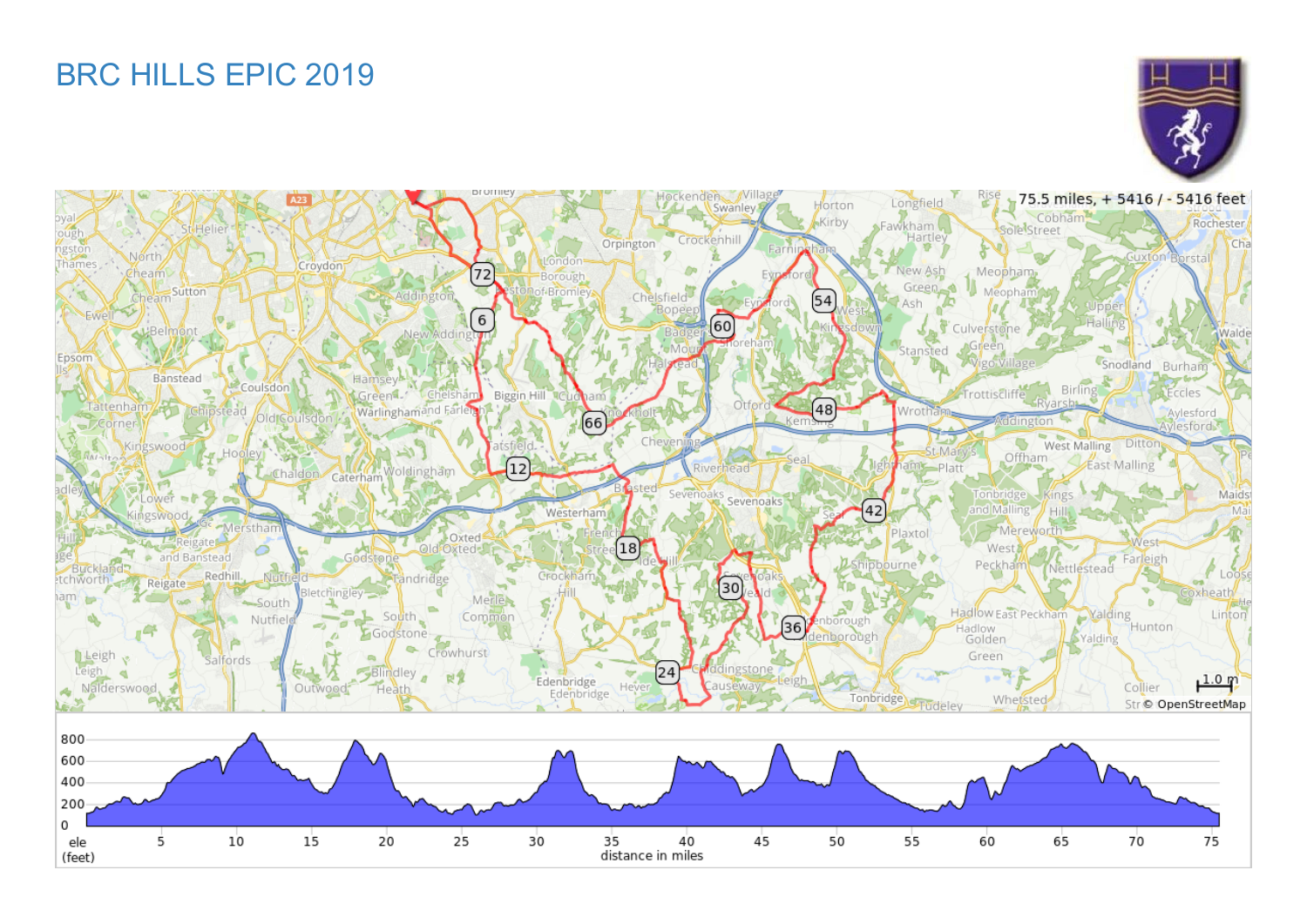## BRC HILLS EPIC 2019

| Num | <b>Dist</b> | Prev | <b>Type</b> | Note                                                | <b>Next</b> |
|-----|-------------|------|-------------|-----------------------------------------------------|-------------|
| 1.  | 0.0         | 0.0  | 9           | <b>Start</b><br>of<br>route                         | 0.1         |
| 2.  | 0.1         | 0.1  |             | R<br>onto<br>Eden<br>Park<br>Ave                    | 0.4         |
| 3.  | 0.5         | 0.4  |             | Contin<br>ue<br>onto<br>Cross<br>ways<br>Rd         | 0.1         |
| 4.  | 0.6         | 0.1  |             | Contin<br>ue<br>onto<br><b>Stone</b><br>Park<br>Ave | 0.5         |

| Num | Dist | Prev | Type | Note                                                                                    | <b>Next</b> |
|-----|------|------|------|-----------------------------------------------------------------------------------------|-------------|
| 5.  | 1.1  | 0.5  |      | At the<br>round<br>about,<br>take<br>the<br>2nd<br>exit<br>onto<br>Hayes<br>Ln/B2<br>51 | 1.1         |
| 6.  | 2.1  | 1.1  |      | Contin<br>ue<br>straig<br>ht<br>onto<br>Pickh<br>urst<br>Ln/B2<br>51                    | 1.0         |
| 7.  | 3.1  | 1.0  |      | R.<br>onto<br>Hayes<br>Hill<br>Rd                                                       | 0.1         |

0.6 miles. +43/-0 feet

| <b>Num</b> | <b>Dist</b> | Prev | <b>Type</b> | <b>Note</b>                                  | <b>Next</b> |
|------------|-------------|------|-------------|----------------------------------------------|-------------|
| 8.         | 3.2         | 0.1  |             | Slight<br>L onto<br><b>Tiepig</b><br>s Ln    | 0.3         |
| 9.         | 3.5         | 0.3  |             | Contin<br>ue<br>onto<br>Coney<br>Hill<br>Rd  | 0.3         |
| 10.        | 3.8         | 0.3  |             | Contin<br>ue<br>onto<br>Gates<br>Green<br>Rd | 0.3         |

#### 2.5 miles. +111/-71 feet

| <b>Num</b> | <b>Dist</b> | Prev | Type | <b>Note</b>                                                                                          | <b>Next</b> |
|------------|-------------|------|------|------------------------------------------------------------------------------------------------------|-------------|
| 11.        | 4.1         | 0.3  |      | At the<br>round<br>about,<br>take<br>the<br>1st<br>exit<br>and<br>stay<br>on<br>Gates<br>Green<br>Rd | 0.7         |
| 12.        | 4.8         | 0.7  |      | R<br>onto<br>Nash<br>Ln                                                                              | 1.0         |
| 13.        | 5.8         | 1.0  |      | L onto<br>Layha<br>ms Rd                                                                             | 1.3         |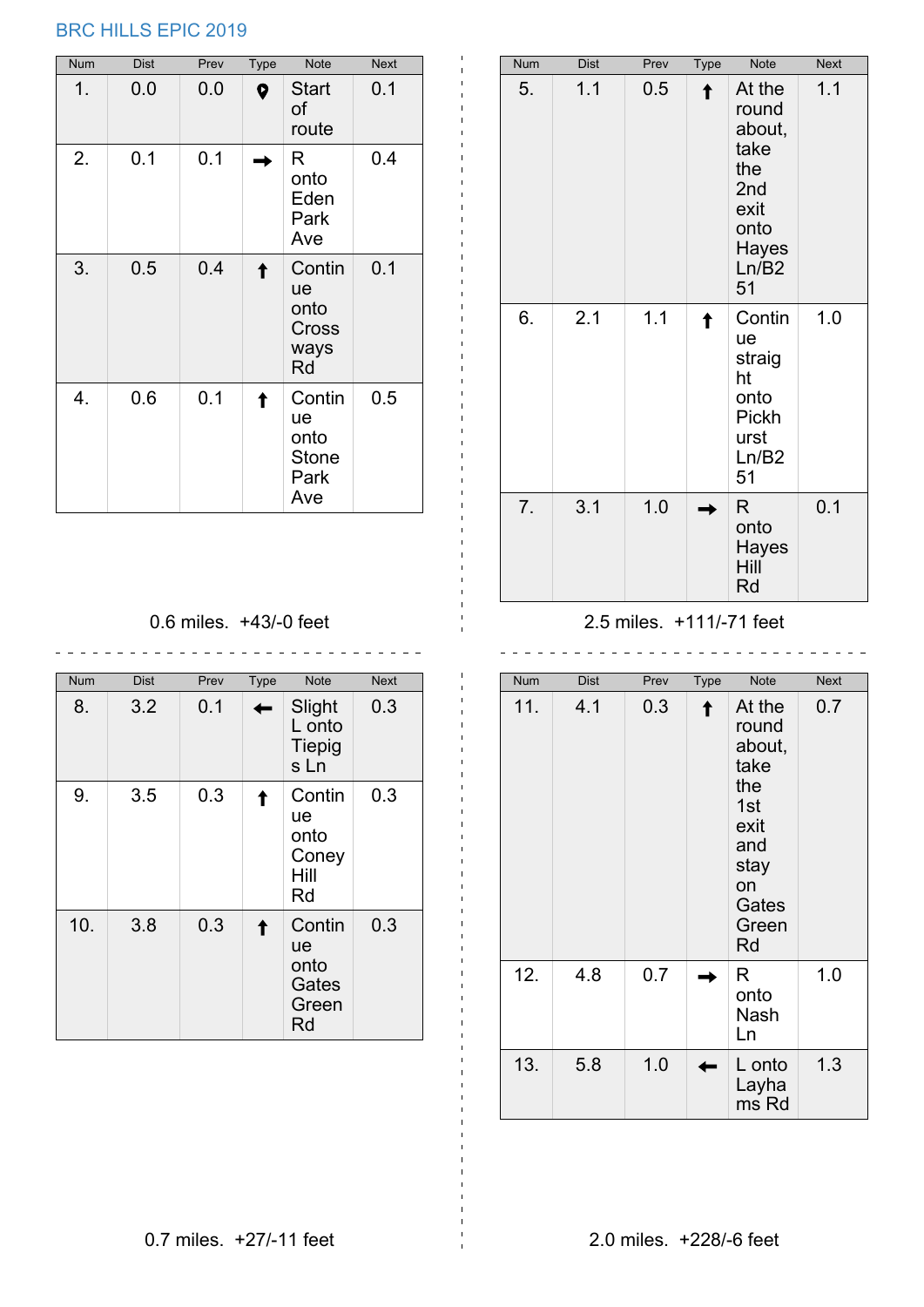| Num | <b>Dist</b> | Prev | Type | Note                                                                             | <b>Next</b> |
|-----|-------------|------|------|----------------------------------------------------------------------------------|-------------|
| 14. | 7.1         | 1.3  |      | Contin<br>ue<br>straig<br>ht<br>onto<br><b>Skid</b><br>Hill Ln                   | 1.2         |
| 15. | 8.3         | 1.2  |      | <b>Skid</b><br>Hill Ln<br>turns<br>R and<br>beco<br>mes<br><b>Hesier</b><br>s Rd | 0.5         |
| 16. | 8.8         | 0.5  |      | L at<br>Addin<br>gton<br><b>Biggin</b><br>Hill                                   | 0.3         |

| Num | <b>Dist</b> | Prev | Type | Note                                                         | <b>Next</b> |
|-----|-------------|------|------|--------------------------------------------------------------|-------------|
| 17. | 9.1         | 0.3  |      | Contin<br><b>ue</b><br>onto<br><b>Beddl</b><br>estea<br>d Ln | 2.0         |
| 18. | 11.1        | 2.0  |      | L onto<br>Clarks<br>Ln/B2<br>024                             | 1.6         |
| 19. | 12.7        | 1.6  |      | L onto<br>Pilgri<br>ms<br>Way                                | 2.2         |
| 20. | 14.8        | 2.2  |      | R<br>onto<br>Hogtr<br>ough<br>Hill                           | 0.5         |
| 21. | 15.4        | 0.5  |      | Contin<br>ue<br>onto<br><b>Statio</b><br>n Rd                | 0.2         |

3.0 miles. +111/-26 feet

| Num | <b>Dist</b> | Prev | Type | <b>Note</b>                           | <b>Next</b> |
|-----|-------------|------|------|---------------------------------------|-------------|
| 22. | 15.6        | 0.2  |      | Contin<br>ue<br>onto<br>Churc<br>h Rd | 0.3         |
| 23. | 15.9        | 0.3  |      | L onto<br>High<br>St/A2<br>5          | 0.1         |
| 24. | 16.1        | 0.1  |      | R<br>onto<br>Chart<br>Ln              | 1.8         |
| 25. | 17.9        | 1.8  |      | L onto<br>Emme<br>tts Ln              | 0.9         |
| 26. | 18.8        | 0.9  |      | R<br>onto<br>Sundri<br>dge<br>Rd      | 0.7         |

6.6 miles. +449/-594 feet

 $\overline{a}$ 

 $\overline{a}$ 

 $\mathbf{r}$ 

Num Dist Prev Type Note Next 27. 19.5 0.7 **1.1 At the** round about, take the 1st exit 0.2 28. 19.8 0.2 R towar d B2042 0.1 29. 19.8 0.1 **■ Contin** ue onto B2042 1.0 30. 20.8 1.0 Slight L 0.4 31. 21.2 0.4 **Slight** R 1.6 32. 22.8 1.6 R onto Bore Pl 0.5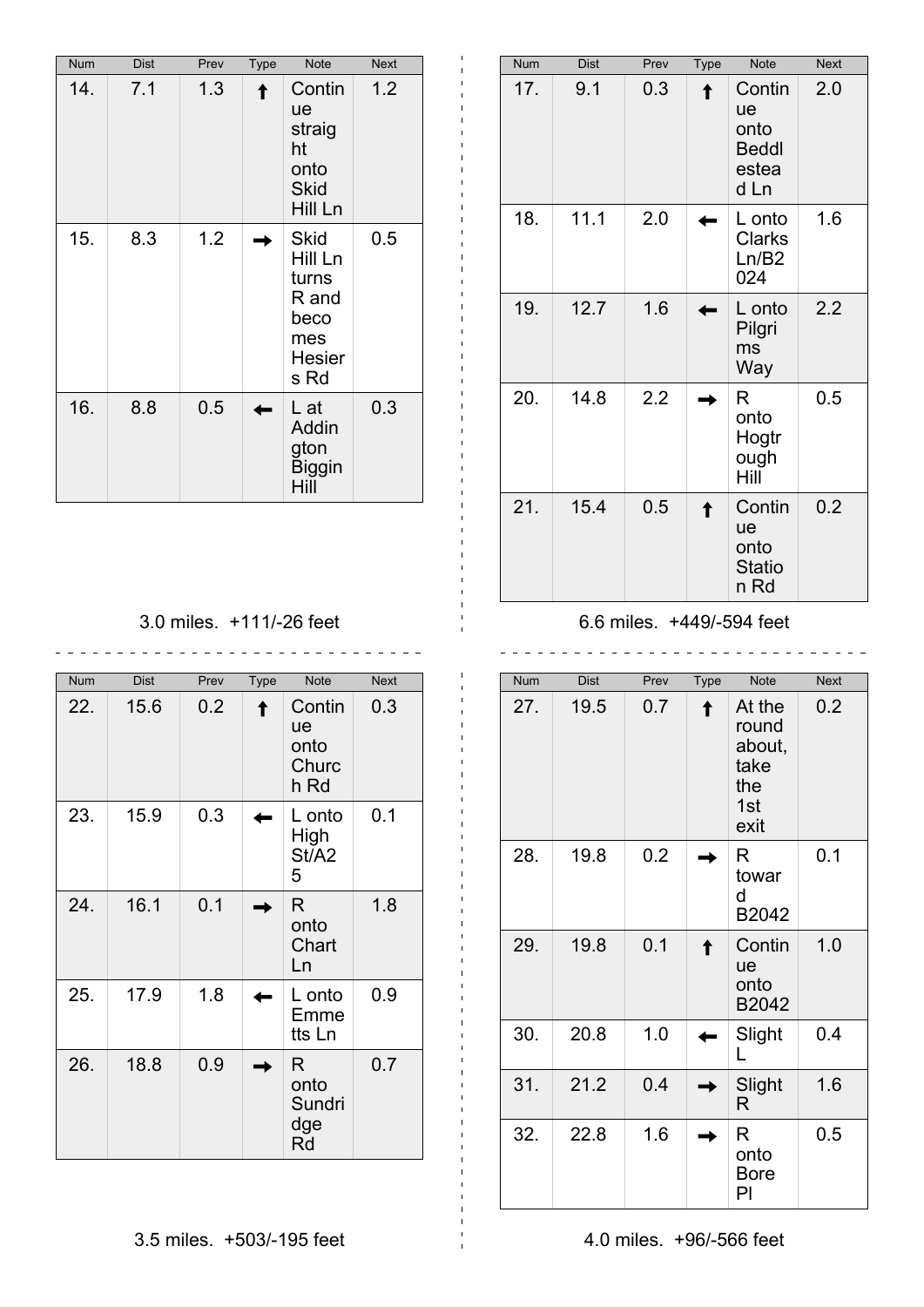| <b>Num</b> | <b>Dist</b> | Prev | <b>Type</b> | <b>Note</b>                        | <b>Next</b> |
|------------|-------------|------|-------------|------------------------------------|-------------|
| 33.        | 23.3        | 0.5  |             | R<br>onto<br>B2027                 | 0.7         |
| 34.        | 23.9        | 0.7  |             | L onto<br>Mill Ln                  | 0.9         |
| 35.        | 24.9        | 0.9  |             | L onto<br>Chiddi<br>ngsto<br>ne Rd | 0.7         |
| 36.        | 25.5        | 0.7  |             | L                                  | 0.4         |
| 37.        | 25.9        | 0.4  |             | L                                  | 0.9         |
| 38.        | 26.8        | 0.9  |             | R<br>onto<br>B2027                 | 0.1         |
| 39.        | 26.9        | 0.1  |             | L onto<br>Hale<br>Oak<br>Rd        | 2.9         |
| 40.        | 29.7        | 2.9  |             | L onto<br><b>Bowz</b><br>ell Rd    | 0.6         |

## 6.9 miles. +383/-284 feet

| <b>Num</b> | <b>Dist</b> | Prev | <b>Type</b> | <b>Note</b>                        | <b>Next</b> |
|------------|-------------|------|-------------|------------------------------------|-------------|
| 45.        | 32.3        | 0.6  |             | R.<br>onto<br>Hubb<br>ards<br>Hill | 0.6         |
| 46.        | 32.9        | 0.6  |             | Slight<br>L onto<br>Glebe<br>Rd    | 0.4         |
| 47.        | 33.3        | 0.4  |             | L onto<br>Morle<br>ys Rd           | 0.0         |
| 48.        | 33.3        | 0.0  |             | R<br>onto<br>Scabh<br>arbour<br>Rd | 1.7         |
| 49.        | 35.0        | 1.7  |             | L onto<br>Coppi<br>ng's<br>Rd      | 0.3         |

| Num | <b>Dist</b> | Prev | Type | <b>Note</b>                                                 | <b>Next</b> |
|-----|-------------|------|------|-------------------------------------------------------------|-------------|
| 41. | 30.3        | 0.6  |      | Contin<br><b>ue</b><br>onto<br><b>Bayle</b><br>y's Hill     | 1.0         |
| 42. | 31.3        | 1.0  |      | Contin<br>ue<br>onto<br>White<br>House<br>Rd                | 0.3         |
| 43. | 31.6        | 0.3  |      | Contin<br>ue<br>onto<br>Graci<br>ous<br>Ln<br><b>Bridge</b> | 0.2         |
| 44. | 31.7        | 0.2  |      | R<br>onto<br>Graci<br>ous<br>Ln                             | 0.6         |

#### 2.0 miles. +319/-55 feet

Num Dist Prev Type Note Next 50. 35.3 0.3 Contin ue onto Philpo ts Ln 1.1 51. 36.3 1.1 **I** L onto Watt's Cross Rd 0.3 52. 36.7 0.3 **L** L onto Londo n Rd/B2 45 0.1 53. 36.8 0.1 **R** onto Mill Ln 1.6  $54. \ 38.4 \ 1.6 \ \blacksquare \ R$ onto **Carter** 's Hill 1.5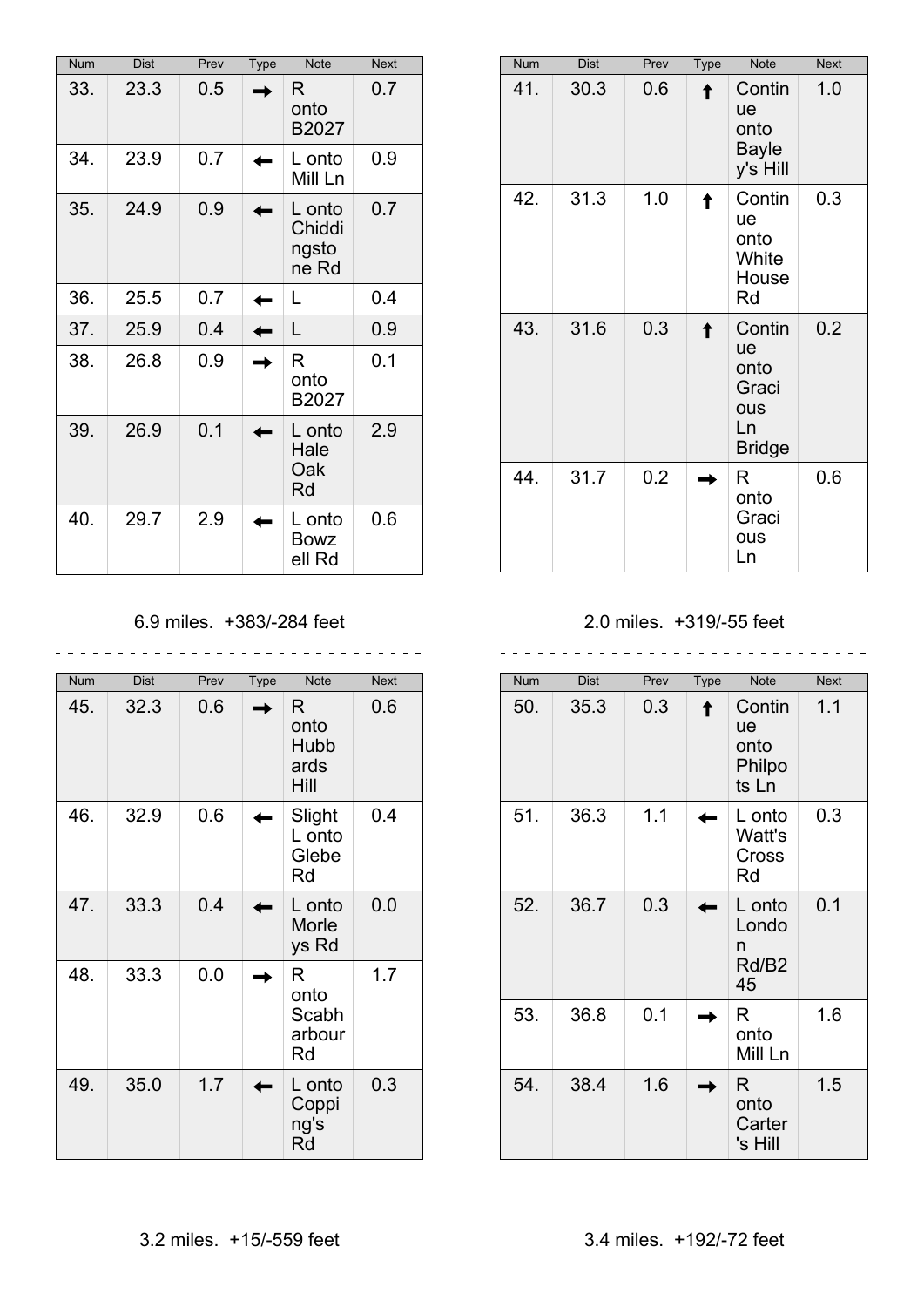| Num | <b>Dist</b> | Prev | Type | <b>Note</b>                                            | <b>Next</b> |
|-----|-------------|------|------|--------------------------------------------------------|-------------|
| 55. | 39.8        | 1.5  |      | R.<br>onto<br><b>Bitche</b><br>t<br>Green<br><b>Rd</b> | 1.5         |
| 56. | 41.3        | 1.5  |      | Contin<br>ue<br>onto<br><b>Stone</b><br>St Rd          | 0.7         |
| 57. | 42.0        | 0.7  |      | Slight<br>R<br>onto<br>Coach<br><b>Rd</b>              | 0.0         |
| 58. | 42.1        | 0.0  |      | L onto<br>Ismay<br>s Rd                                | 0.5         |
| 59. | 42.6        | 0.5  |      | L onto<br><b>Back</b><br>Ln                            | 0.0         |

| <b>Num</b> | <b>Dist</b> | Prev | Type | <b>Note</b>                                        | <b>Next</b> |
|------------|-------------|------|------|----------------------------------------------------|-------------|
| 60.        | 42.6        | 0.0  |      | R.<br>onto<br>Ismay<br>s Rd                        | 0.5         |
| 61.        | 43.1        | 0.5  |      | Contin<br>ue<br>onto<br>Ightha<br>m<br>Rd/A2<br>27 | 0.6         |
| 62.        | 43.7        | 0.6  |      | L onto<br>Fen<br>Pond<br>Rd                        | 1.5         |
| 63.        | 45.2        | 1.5  |      | Contin<br>ue<br>onto<br>Exedo<br>wn Rd             | 0.9         |

4.2 miles. +108/-225 feet

\_\_\_\_\_\_\_\_\_\_\_\_\_\_\_\_\_\_\_\_\_\_\_\_\_\_\_\_\_\_\_

| <b>Num</b> | <b>Dist</b> | Prev | Type | <b>Note</b>                                              | <b>Next</b> |
|------------|-------------|------|------|----------------------------------------------------------|-------------|
| 64.        | 46.1        | 0.9  |      | L onto<br>Old<br>Terry'<br>S<br>Lodge<br>Rd              | 0.8         |
| 65.        | 47.0        | 0.8  |      | R<br>onto<br>Pilgri<br>ms<br>Way                         | 2.6         |
| 66.        | 49.6        | 2.6  | ۰    | R.<br>onto<br>Rowd<br>ow Ln                              | 0.5         |
| 67.        | 50.1        | 0.5  |      | Slight<br>R<br>onto<br><b>Birchi</b><br>n<br>Cross<br>Rd | 0.6         |

2.6 miles. +149/-222 feet \_\_\_\_\_\_\_\_\_\_\_\_\_\_\_\_\_\_\_\_\_\_\_\_\_\_\_\_\_\_\_\_\_

| <b>Num</b> | <b>Dist</b> | Prev | Type | <b>Note</b>                                       | <b>Next</b> |
|------------|-------------|------|------|---------------------------------------------------|-------------|
| 68.        | 50.7        | 0.6  |      | Slight<br>R<br>onto<br>Clarke<br>S<br>Green<br>Rd | 0.4         |
| 69.        | 51.1        | 0.4  |      | Contin<br>ue<br>onto<br><b>Tinker</b><br>Pot Ln   | 0.4         |
| 70.        | 51.5        | 0.4  |      | L onto<br>Knatts<br>Valley<br>Rd                  | 2.2         |
| 71.        | 53.7        | 2.2  |      | Contin<br>ue<br>onto<br>Maple<br>scom<br>be Ln    | 1.4         |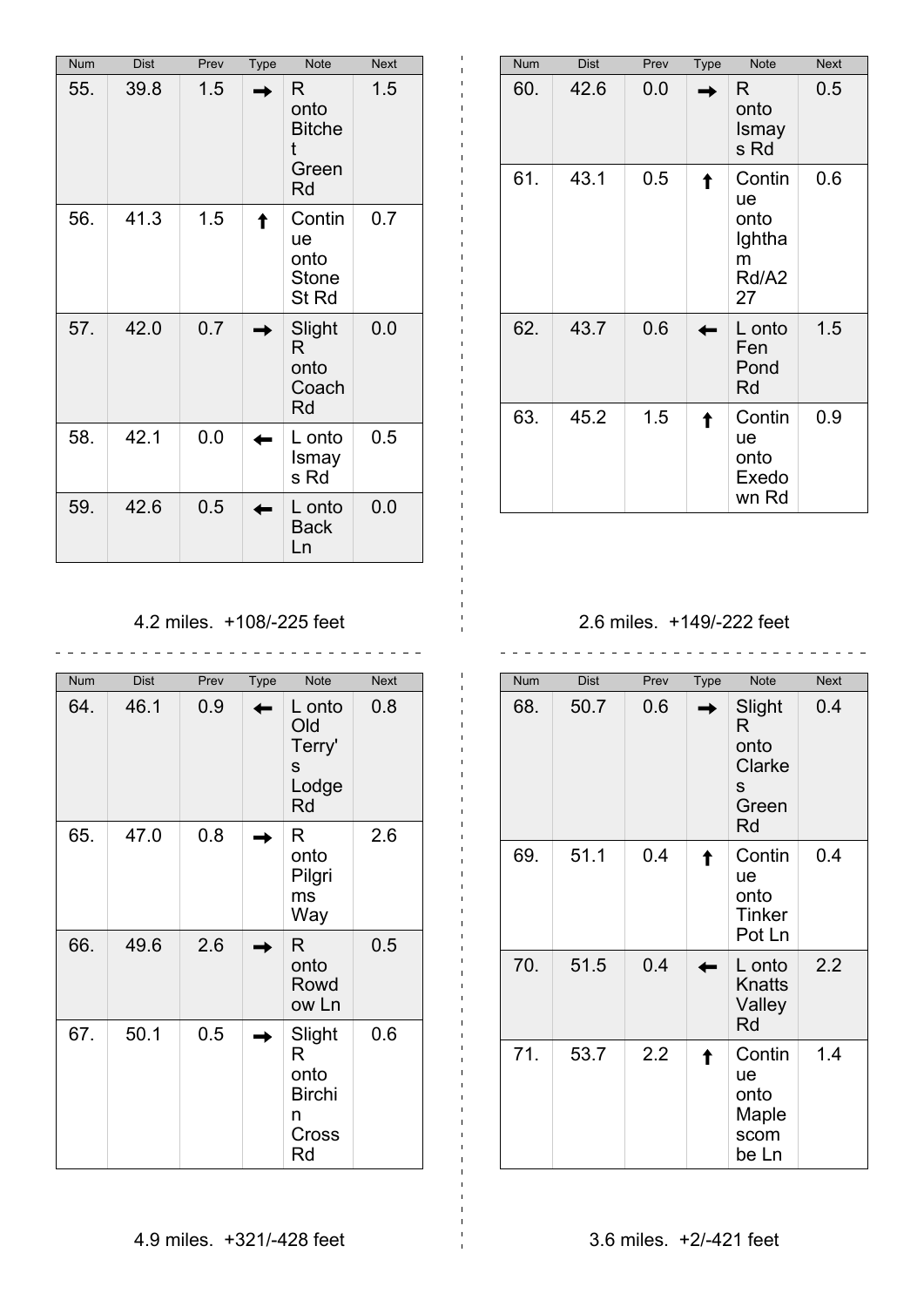| Num | <b>Dist</b> | Prev | <b>Type</b> | <b>Note</b>                                     | <b>Next</b> |
|-----|-------------|------|-------------|-------------------------------------------------|-------------|
| 72. | 55.1        | 1.4  |             | Contin<br>ue<br>onto<br><b>Beesfi</b><br>eld Ln | 0.6         |
| 73. | 55.7        | 0.6  |             | L onto<br>Eynsf<br>ord<br>Rd/A2<br>25           | 1.8         |
| 74. | 57.6        | 1.8  |             | Slight<br>R<br>onto<br>Castle<br>Rd             | 0.7         |
| 75. | 58.3        | 0.7  |             | Contin<br>ue<br>onto<br>Redm<br>ans<br>Ln       | 1.1         |

| <b>Num</b> | <b>Dist</b> | Prev | <b>Type</b> | <b>Note</b>                                                   | <b>Next</b> |
|------------|-------------|------|-------------|---------------------------------------------------------------|-------------|
| 76.        | 59.4        | 1.1  |             | L onto<br>Cocke<br>rhurst<br><b>Rd</b>                        | 1.0         |
| 77.        | 60.4        | 1.0  |             | R<br>onto<br>Castle<br>Farm<br>Rd                             | 0.0         |
| 78.        | 60.4        | 0.0  |             | Contin<br>ue<br>onto<br><b>Shack</b><br>lands<br><b>Rd</b>    | 0.0         |
| 79.        | 60.4        | 0.0  |             | Slight<br>$R$ to<br>stay<br>on<br><b>Shack</b><br>lands<br>Rd | 1.5         |

4.6 miles. +140/-149 feet

| Num | <b>Dist</b> | Prev | Type | <b>Note</b>                                                                                | <b>Next</b> |
|-----|-------------|------|------|--------------------------------------------------------------------------------------------|-------------|
| 80. | 61.9        | 1.5  |      | At the<br>round<br>about,<br>take<br>the<br>2nd<br>exit<br>onto<br>Shore<br>ham<br>Ln      | 0.6         |
| 81. | 62.5        | 0.6  |      | Shore<br>ham<br>Ln<br>turns<br>slightl<br>y L<br>and<br>beco<br>mes<br><b>Halste</b><br>ad | 0.0         |

### 2.1 miles. +53/-206 feet

<u>. . . . . . . .</u>

| Num | <b>Dist</b> | Prev | Type | <b>Note</b>                                                                    | <b>Next</b> |
|-----|-------------|------|------|--------------------------------------------------------------------------------|-------------|
| 82. | 62.6        | 0.0  |      | Contin<br>ue<br>onto<br><b>Knock</b><br>holt<br>Rd                             | 0.6         |
| 83. | 63.2        | 0.6  |      | Contin<br>ue<br>onto<br>Halste<br>ad Ln                                        | 0.2         |
| 84. | 63.4        | 0.2  |      | Halste<br>ad Ln<br>turns<br>slightl<br>y L<br>and<br>beco<br>mes<br>Main<br>Rd | 2.3         |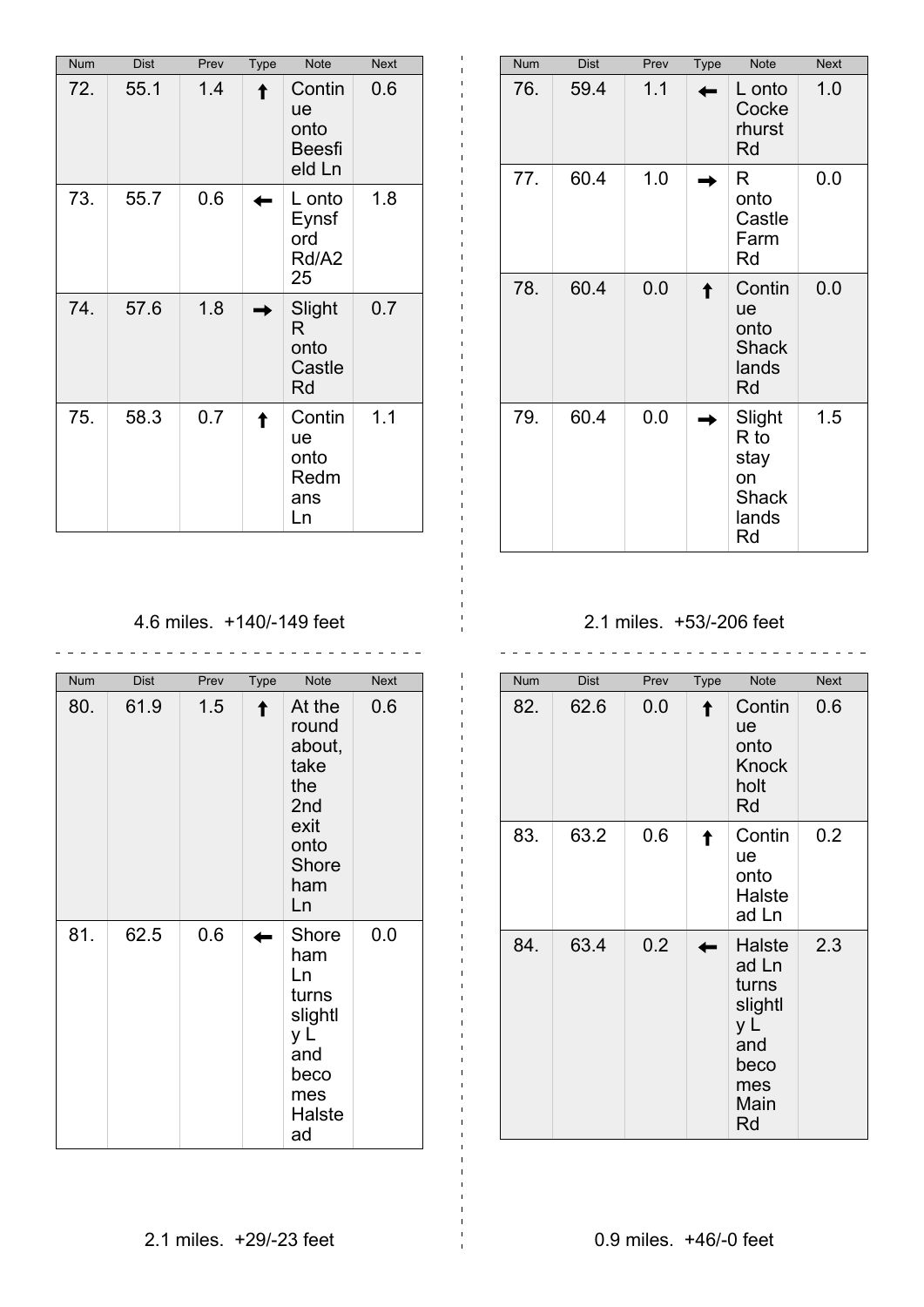| Num | <b>Dist</b> | Prev | <b>Type</b> | Note                                                 | <b>Next</b> |
|-----|-------------|------|-------------|------------------------------------------------------|-------------|
| 85. | 65.7        | 2.3  |             | R<br>onto<br>Cudh<br>am Ln<br>S                      | 1.6         |
| 86. | 67.3        | 1.6  |             | L to<br>stay<br>on<br>Churc<br>h Hill                | 0.0         |
| 87. | 67.3        | 0.0  |             | Contin<br>ue<br>straig<br>ht<br>onto<br>Down<br>e Rd | 0.5         |
| 88. | 67.8        | 0.5  |             | Contin<br>ue<br>onto<br>Cudh<br>am<br>Rd             | 0.8         |

| <b>Num</b> | <b>Dist</b> | Prev | <b>Type</b> | <b>Note</b>                                                | <b>Next</b> |
|------------|-------------|------|-------------|------------------------------------------------------------|-------------|
| 89.        | 68.7        | 0.8  |             | Contin<br>ue<br>onto<br>High<br><b>Street</b><br>Down<br>e | 0.2         |
| 90.        | 68.8        | 0.2  |             | Contin<br>ue<br>onto<br>Rooke<br>ry Rd                     | 0.4         |
| 91.        | 69.3        | 0.4  |             | Contin<br>ue<br>onto<br><b>New</b><br>Rd<br>Hill           | 0.4         |
| 92.        | 69.7        | 0.4  |             | Contin<br>ue<br>onto<br>Down<br>e Rd                       | 0.3         |

4.4 miles. +39/-366 feet

| <b>Num</b> | <b>Dist</b> | Prev | <b>Type</b> | <b>Note</b>                                                                                     | <b>Next</b> |
|------------|-------------|------|-------------|-------------------------------------------------------------------------------------------------|-------------|
| 93.        | 70.0        | 0.3  |             | At the<br>round<br>about,<br>take<br>the<br>3rd<br>exit<br>onto<br>Weste<br>rham<br>Rd/A2<br>33 | 0.1         |
| 94.        | 70.0        | 0.1  |             | L onto<br>Churc<br>h Rd                                                                         | 0.2         |
| 95.        | 70.3        | 0.2  |             | Contin<br>ue<br>onto<br>Jacka<br>ss Ln                                                          | 0.9         |
| 96.        | 71.2        | 0.9  |             | L onto<br>Gates<br>Green<br>Rd                                                                  | 0.8         |

1.9 miles. +32/-135 feet

 $\mathcal{L}$ 

| <b>Num</b> | <b>Dist</b> | Prev | <b>Type</b> | <b>Note</b>                                                                     | <b>Next</b> |
|------------|-------------|------|-------------|---------------------------------------------------------------------------------|-------------|
| 97.        | 72.0        | 0.8  |             | At the<br>round<br>about,<br>take<br>the<br>1st<br>exit<br>onto<br>Kings<br>way | 0.4         |
| 98.        | 72.4        | 0.4  |             | L onto<br>Croyd<br>on<br>Rd/A2<br>32                                            | 0.8         |
| 99.        | 73.2        | 0.8  |             | R<br>onto<br><b>Statio</b><br>n<br>Rd/A2<br>14                                  | 1.3         |